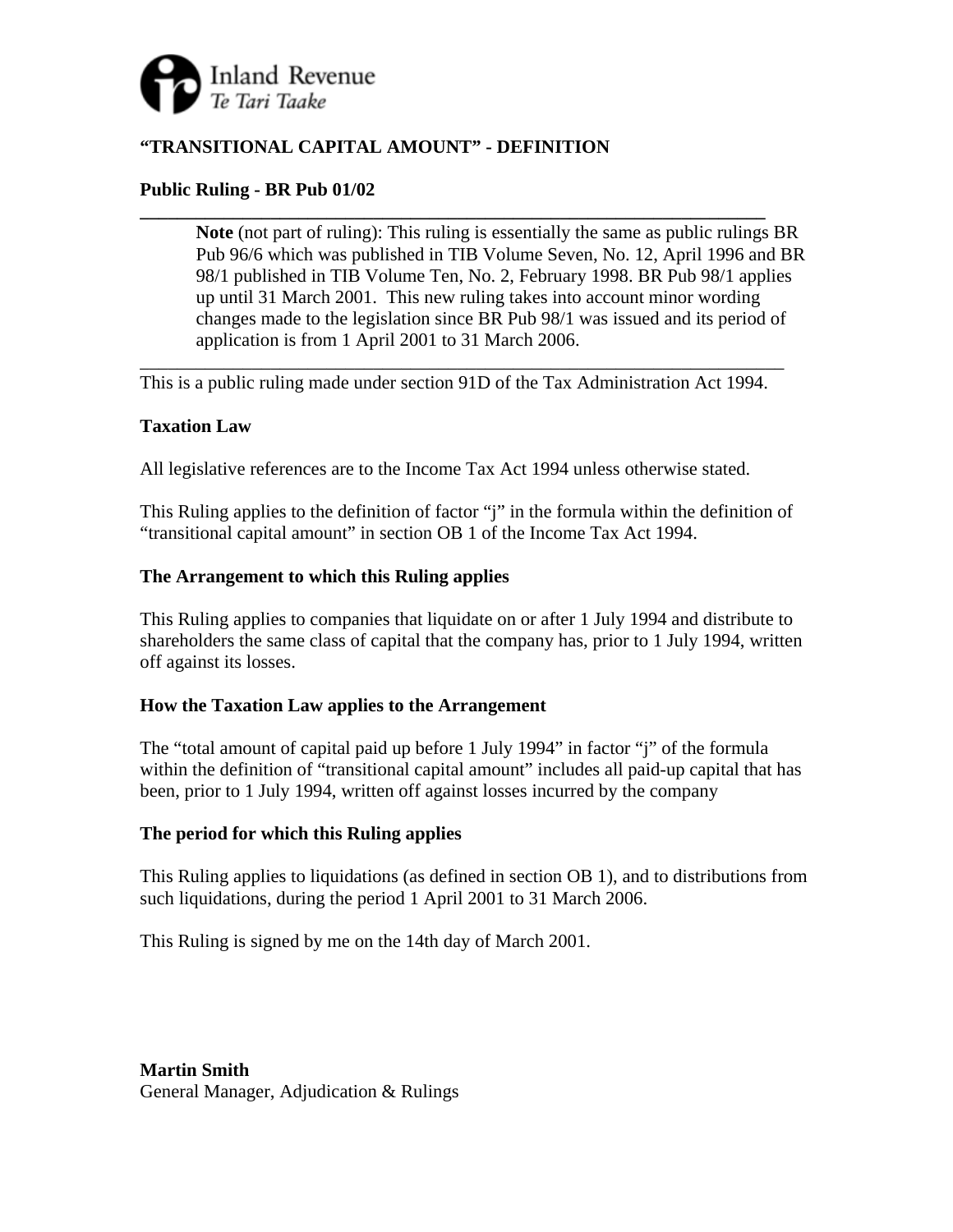## **Commentary on Public Ruling BR Pub 01/02**

This commentary is not a legally binding statement, but is intended to provide assistance in understanding and applying the conclusions reached in Public Ruling BR Pub 01/02 ("the Ruling").

The subject matter covered in the Ruling was previously dealt with in Public Ruling BR 98/1 (TIB Volume Ten, No. 2, February 1998 at page 4 under the heading "*Definition of "transitional capital amount").* This Ruling covers the period from 1 April 2001 to 31 March 2006.

## **Background**

The Companies Act 1993 enacted major reforms in the company law area. One of the most significant was the removal of the concept of "paid-up capital". Consequently the Income Tax Amendment Act 1994 was enacted to accommodate the changes to company law. In particular, the Income Tax Amendment Act 1994 introduced, with application from 1 July 1994, a definition of "available subscribed capital" for tax purposes.

The Income Tax Amendment Act 1994 also repealed section 4A(1)(h) of the Income Tax Act 1976. Section 4A(1)(h) allowed the Commissioner to exclude from dividends such amount distributed to a shareholder of the company, as the Commissioner considered just and reasonable where:

- The company had reduced the amount of the paid-up capital of the shareholder by writing off with High Court approval, losses incurred by the company; and
- The company was subsequently wound up; and
- Upon the winding up of the company, an amount (whether in money or money's worth) was distributed to the shareholder in excess of the amount paid up on the shares of the shareholder.

The effect of the repeal of section  $4A(1)(h)$ , is that there is no reduction of the "available" subscribed capital" of a company when the company has, prior to 1 July 1994, written off losses against paid-up capital. To calculate the available subscribed capital for companies existing prior to 1 July 1994, the "transitional capital amount" must be determined.

The terms "available subscribed capital" and "transitional capital amount" are discussed in more detail in TIB Volume Six, No. 6 - Company Law Reform (December 1994).

The definition of "transitional capital amount" was amended in 1998 by adding a new paragraph (b) - which does not affect this ruling - and, at the same time, the wording was changed to bring it into line with the current legislative style. In particular the former wording of "**aggregate** amount of capital" was changed to read "**total** amount of capital".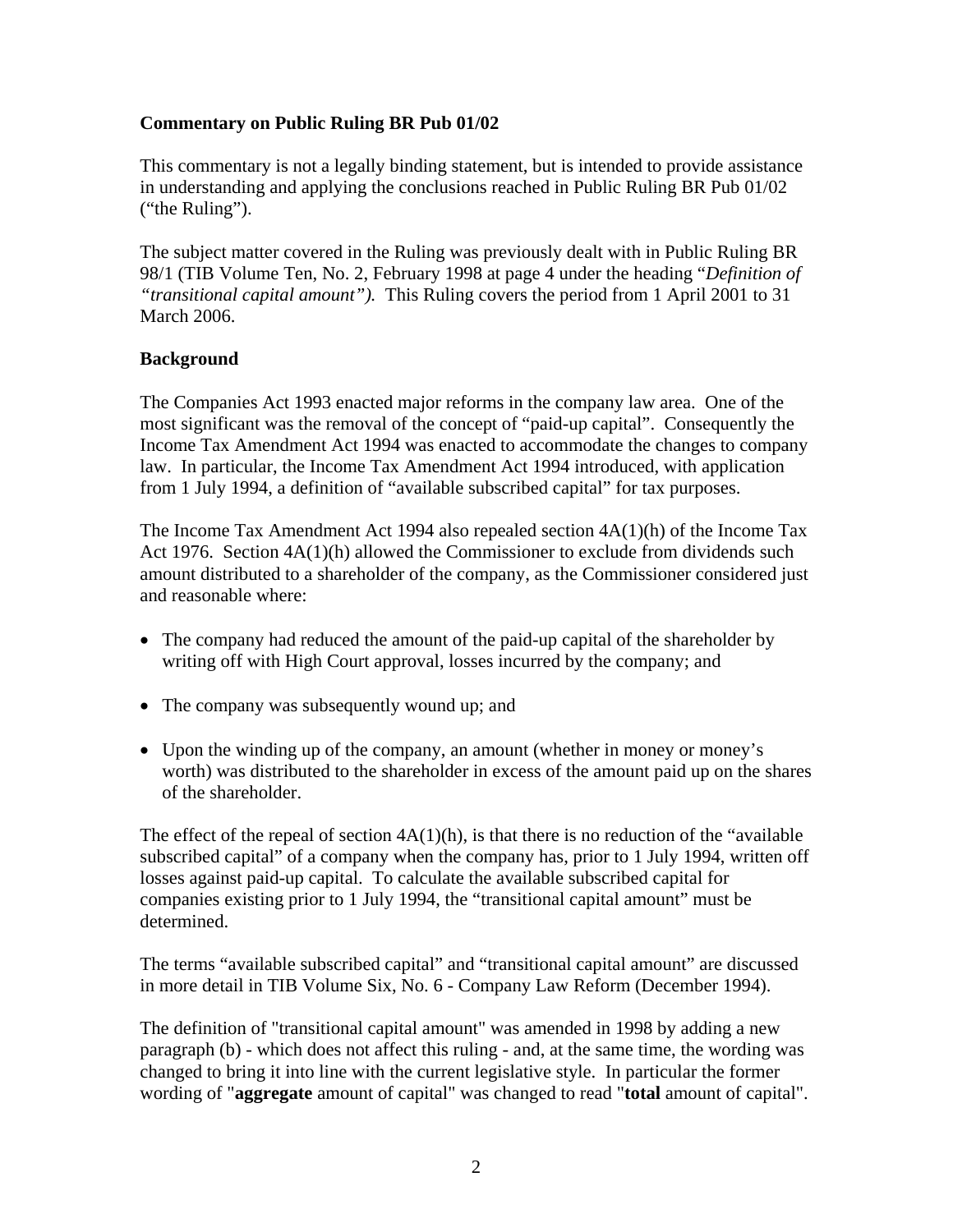The Commissioner considers that this wording change does not affect the interpretation of the definition or the calculation of item "j".

#### **Legislation**

Section OB 1 states:

" **Transitional capital amount**", of a share in a company means -

(a) Unless paragraph (b) applies, the amount calculated using the formula:

$$
\frac{j+k}{l}\,x\;m
$$

where

- j is the total **amount of capital paid up before 1 July 1994** for shares of the same class as the share (whenever issued and including the share), not being [Emphasis added] -
	- (i) An amount paid up by a bonus issue made after 31 March 1982 and before 1 October 1988, except if - (A) The date of the acquisition, redemption, other cancellation, or liquidation falls more than 10 years after the date of the bonus issue; or (B) The amount was paid up by way of application of an amount of qualifying share premium; or (C) The relevant time is the time of liquidation of the company; or
	- (ii) An amount paid up by a bonus issue (other than a taxable bonus issue) made on or after 1 October 1988, except if the amount was paid up by way of application of an amount of qualifying share premium; and
- k is the total of qualifying share premium paid to the company before 1 July 1994 for shares of that class (whenever issued and including the share), not being an amount that is later (but before 1 July 1994) applied to pay up capital on shares in the company; and
- l is the number of shares of that class (including the share) ever issued before the close of 30 June 1994; and
- m is the number of shares of that class (including the share) on issue at the close of 30 June 1994:
- (b) In the case of a company that is a group investment fund to which either section CZ 4A or CZ 4B applies, the value of the superannuation fund interest at the close of business on 31 March 1999. (Emphasis added).

#### **Application of legislation**

The "total amount of capital paid up before 1 July 1994" in factor "j" of the definition of "transitional capital amount" includes all paid-up capital that has been, prior to 1 July 1994, written off against losses incurred by the company. This allows a company to restore the written-off capital upon liquidation, without the distribution being treated as a dividend to the shareholders.